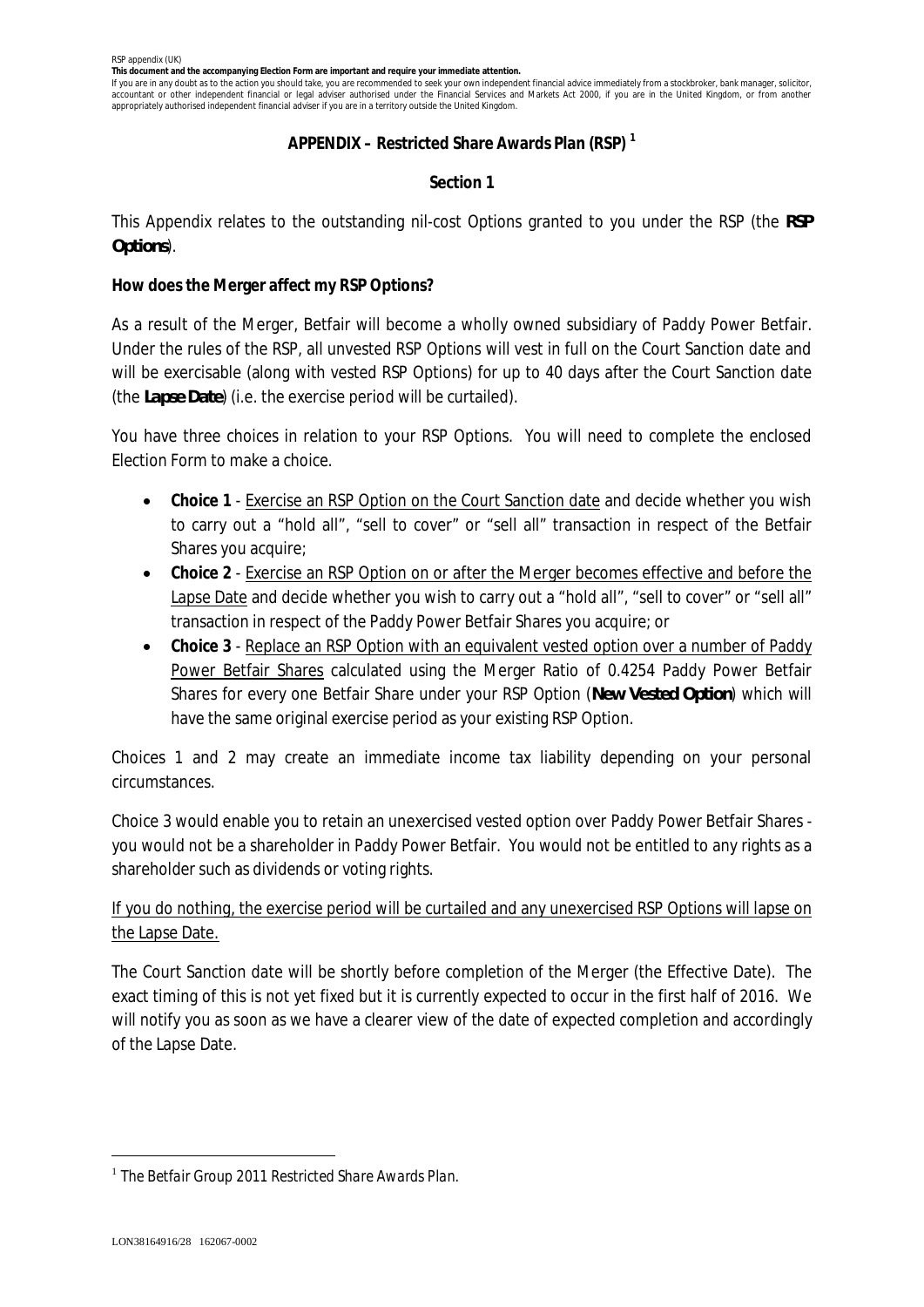**How do I know how many RSP Options I have?**

Your options are all visible in your online Computershare account and are also detailed on the enclosed Election Form. You can login at www.computershare.com/Betfair. You will need your Shareholder Reference Number (SRN, which is shown at the top of the cover letter), and PIN. If you have forgotten your PIN please click on the PIN reminder or call Computershare on +44 (0) 370 707 4010 or email them at betfair@computershare.co.uk.

**When can I exercise my RSP Options?**

*Vested* RSP Options remain exercisable *at any time* (subject to usual restrictions and permissions) until the Lapse Date (40 days after the Court Sanction date).

*Unvested* RSP Options will vest in full on the Court Sanction date and you will have until the Lapse Date (40 days after the Court Sanction date) to exercise them.

Any unexercised RSP Options that are not replaced with New Vested Options will lapse on the Lapse Date (40 days after the Court Sanction date).

**How do I exercise my RSP Options?**

You can log on to your Computershare account any time between now and shortly before the Court Sanction date to exercise RSP Options that have already vested. We will let you know the exact deadline for online exercising of vested RSP Options in due course.

**Choice 1:** If you wish to exercise your RSP Options on the Court Sanction date you need to tick Box 1A, Box 1B or Box 1C on the enclosed Election Form and return it to Computershare offline.

Should you choose to exercise your RSP Options on the Court Sanction date and choose to 'hold all' (Box 1C) then the Betfair Shares that you acquire will be transferred to Paddy Power Betfair under the Scheme and you will then receive the same consideration for your Betfair Shares as other Betfair Shareholders - which is 0.4254 Paddy Power Betfair Shares for each Betfair Share you hold. If you elect to 'hold all' you must ensure that you have transferred to Computershare an amount in cleared funds sufficient to meet any tax and social security withholding obligations that arise on exercise of your RSP Options by no later than 5 working days before the Court Sanction date. If Computershare does not receive sufficient cleared funds by this deadline, you will be deemed to have elected a 'sell to cover' transaction. Computershare will contact you to confirm the deadline and the amount that you need to transfer and to provide details of how to make a transfer of funds to Computershare.

Should you choose to exercise your RSP Options on the Court Sanction date and choose either a 'sell to cover' (Box 1B) or 'sell all' (Box 1A) transaction then the following will occur:

· 'sell to cover': the Company will use all reasonable efforts to arrange a sale of a sufficient number of your Betfair Shares to meet any tax and social security withholding obligations that arise on exercise. The remaining Betfair Shares will be subject to the terms of the Merger (as described above). There can be no guarantee that the sale will be possible, in which case it may be necessary for the resulting Paddy Power Betfair Shares which you will receive under the Merger to be sold as soon as reasonably practicable after completion of the Merger.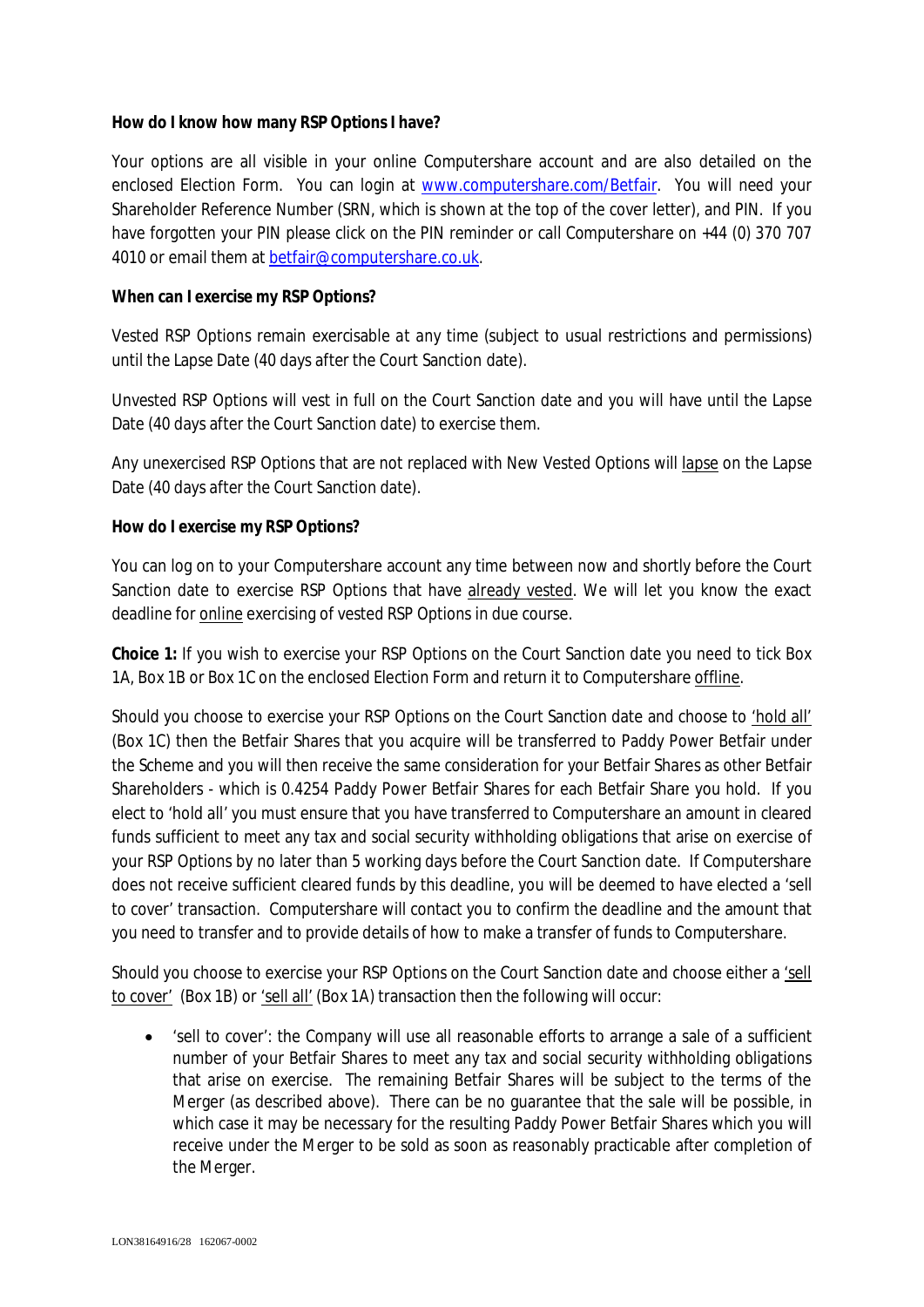· 'sell all': the Company will use all reasonable efforts to arrange a sale of all the Betfair Shares you acquire prior to completion of the Merger but there can be no guarantee that this will be possible, in which case it may be necessary for the resulting Paddy Power Betfair Shares which you will receive under the Merger to be sold as soon as reasonably practicable after completion of the Merger.

Sufficient funds to meet any tax and social security withholding obligations that arise on exercise of your RSP Options will be deducted from the sale proceeds due to you as a result of the sale of your Betfair Shares or, if necessary, your Paddy Power Betfair Shares.

Please refer to Section 2 below for some general information about the tax implications of exercising your RSP Options at this time.

**Choice 2:** If you wish to exercise your RSP Options on or after the Merger becomes effective and before the Lapse Date, you need to tick Box 2 on the Election Form and return it to Computershare offline. At the time you choose to exercise your RSP Options, you will need to instruct Computershare offline directly by completing an Exercise Form and, if relevant, following the insider process (see below).

The effect of exercising during this period is the same as described above save that, if you elect 'sell to cover' or 'sell all' then this instruction will be carried out in relation to the Paddy Power Betfair Shares which you will receive automatically in exchange for your Betfair Shares.

Please refer to Section 2 below for some general information about the tax implications of exercising your RSP Options at this time.

**How do I elect to receive a New Vested Option?**

**Choice 3:** In order to replace an RSP Option with a New Vested Option you need to tick Box 3 on the Election Form and return it to Computershare.

**What are the terms of the New Vested Options?**

If you elect Choice 3, your RSP Options will be replaced by New Vested Options which will have the same lapse dates as the original RSP Options. The Merger Ratio of 0.4254 Paddy Power Betfair Shares for every one Betfair Share will be used to calculate the number of Paddy Power Betfair Shares under the New Vested Options, rounded up to the nearest whole share.

**What happens if I take no action?**

If you do not take any action, your RSP Options will lapse on the Lapse Date.

# **Election Form**

The Election Form which is enclosed in this pack must be completed in order for you to be granted New Vested Options or for Computershare to complete an exercise transaction at the time that you specify.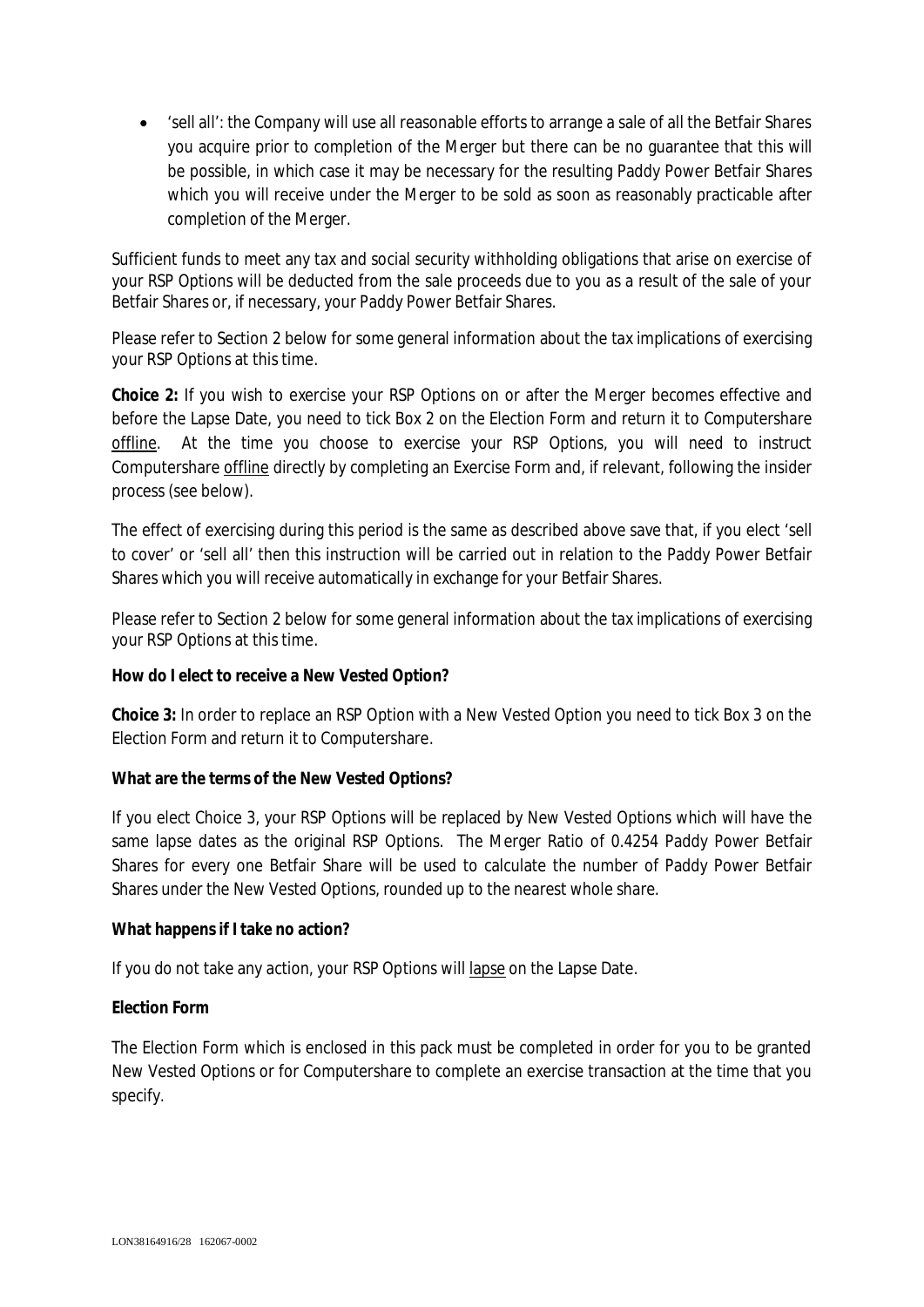# **Exercise Form**

If you choose to exercise your RSP Options on or after the Effective Date and before the Lapse Date, then you will also need to complete and submit the Exercise Form to Computershare prior to the date on which you wish to exercise. The Exercise Form can be downloaded from your Computershare account or Betfair Today. If you complete the Election Form to indicate that you intend to exercise your RSP Options on or after the Effective Date and before the Lapse Date and Computershare does not receive your Exercise Form, you will be deemed to have elected to exercise your RSP Options on the last possible exercise date before the Lapse Date (and to have elected a 'sell to cover' transaction).

### **Insiders**

If you are an Insider please refer to the separate Insiders Appendix in this pack for important information that may impact your choices.

### **Settlement**

If you elect Choice 1 or Choice 2 in respect of your RSP Options, should you have chosen to retain some or all of your shares (i.e. carried out a 'sell to cover' or 'hold all' transaction in relation to your RSP Options) then the resulting Paddy Power Betfair Shares will be automatically transferred to your Computershare nominee account.

If you elect Choice 3 in respect of your RSP Options, option certificates for your New Vested Options will be provided to you as soon as possible after completion of the Merger.

#### **Leaving Betfair employment**

Please note that the choices described above do not apply to any RSP Options that have already lapsed or would otherwise lapse (for example on leaving employment) before you have exercised your RSP Options.

#### **What if the Merger does not complete?**

If the Merger does not happen, for whatever reason, your RSP Options will continue just as they are currently and you will be able to exercise them subject to the rules of the RSP.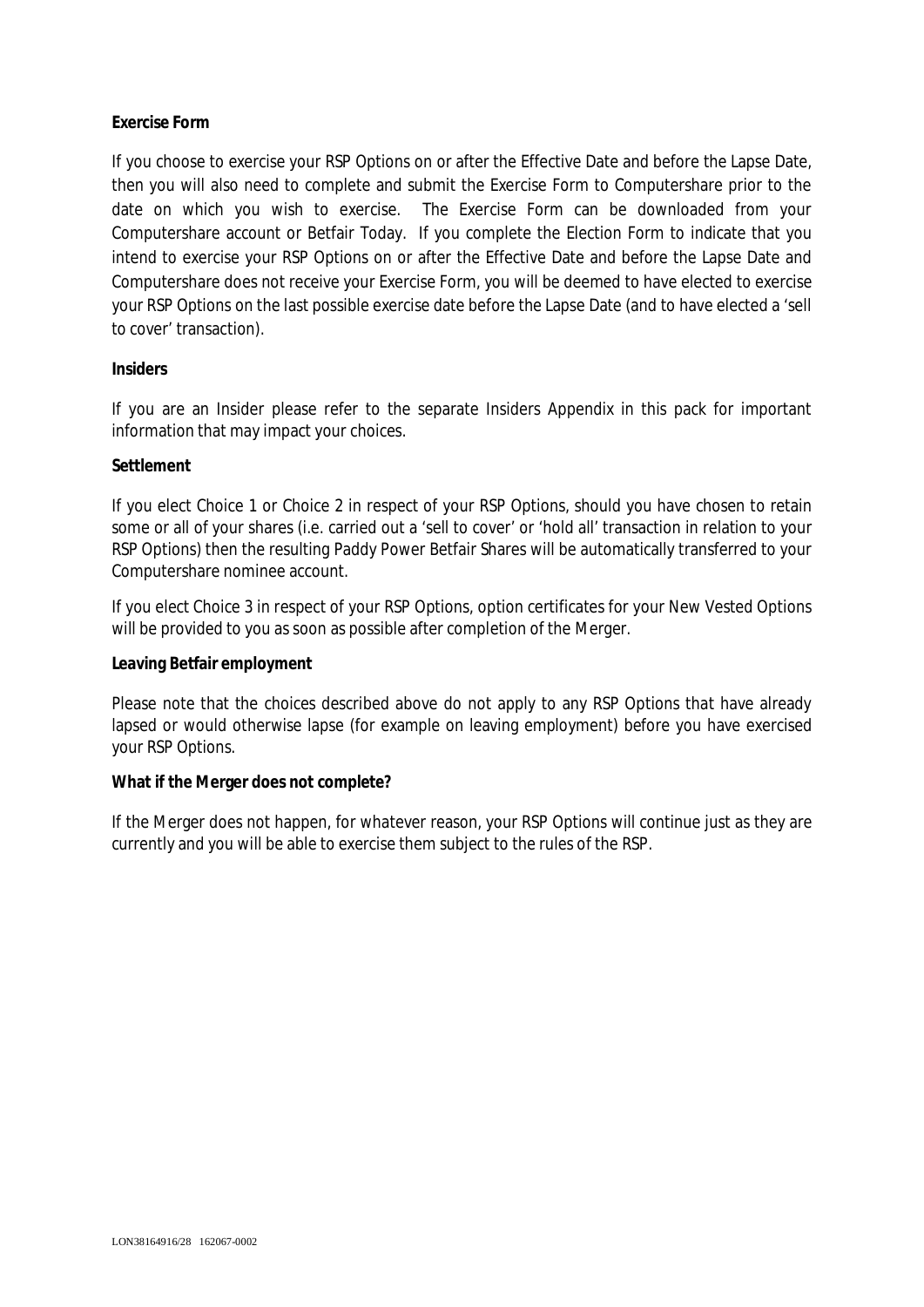# **Section 2**

# **RSP Options - UK tax summary**

This Appendix contains a summary of the main UK tax implications of making the choices described in this Appendix for employees of Betfair. The summary is based on existing law and what Betfair and Paddy Power understand to be current HMRC practice as at 31 October 2015. The summary is intended as a general guide only and applies only to participants resident for tax purposes in the UK throughout the time between the date that the RSP Options were granted to them and the time that they are exercised. It does not constitute tax advice to any individual participant. If you are in any doubt about your taxation position, or you are a resident or otherwise subject to taxation in a jurisdiction outside the UK and in particular if your tax residency has changed during the period between grant and exercise, you should consult your own tax adviser immediately.

### **Income tax and National Insurance contributions**

**Choices 1 and 2:**

If you exercise an RSP Option, income tax and employees' National Insurance Contributions (*NICs*) will be payable on the market value of the Betfair Shares at the time of exercise (the *Option Gain*). The date of exercise will be the Court Sanction date if you elect Choice 1.

If you exercise your RSP Option on or after the Effective Date (Choice 2), we expect the market value of a Betfair Share for this purpose to be equal to the market value of the consideration paid by Paddy Power under the terms of the Merger being, for each Betfair Share, 0.4254 Paddy Power Shares at the time the RSP Options are exercised.

**Choice 3:**

There is no income tax or NICs to pay on the replacement of the vested RSP Options with New Vested Options. Income tax and NICs may be payable on the exercise of the New Vested Options at a later date.

#### **Capital gains tax (***CGT***)**

CGT is chargeable on your aggregate capital gains (less allowable losses) in a tax year to the extent they exceed your CGT annual exemption in the relevant tax year. For the tax year ending 5 April 2016, the annual exemption is £11,100.

The CGT rules are complicated. However, in summary, on the disposal of shares any gain will normally be calculated as the difference (if any) between the disposal proceeds and the "base cost" of the shares being disposed of.

The "base cost" of a Betfair Share acquired on the exercise of an RSP Option will normally be equal to the amount on which tax is payable. The base cost of a Betfair Share acquired on the exercise of an RSP Option should therefore be equal to its market value on the date of exercise. The market value of a Betfair Share acquired from the exercise of an RSP Option on or at any time before the Court Sanction will be derived from the quoted price for a Betfair Share. The market value of a Betfair Share acquired from the exercise of an RSP Option on or after the Effective Date until the Lapse Date, is expected to be derived from 0.4254 of the quoted price for a Paddy Power Betfair Share.

However, for CGT purposes there are share identification rules (described briefly below) that determine which shares you are deemed to have disposed of.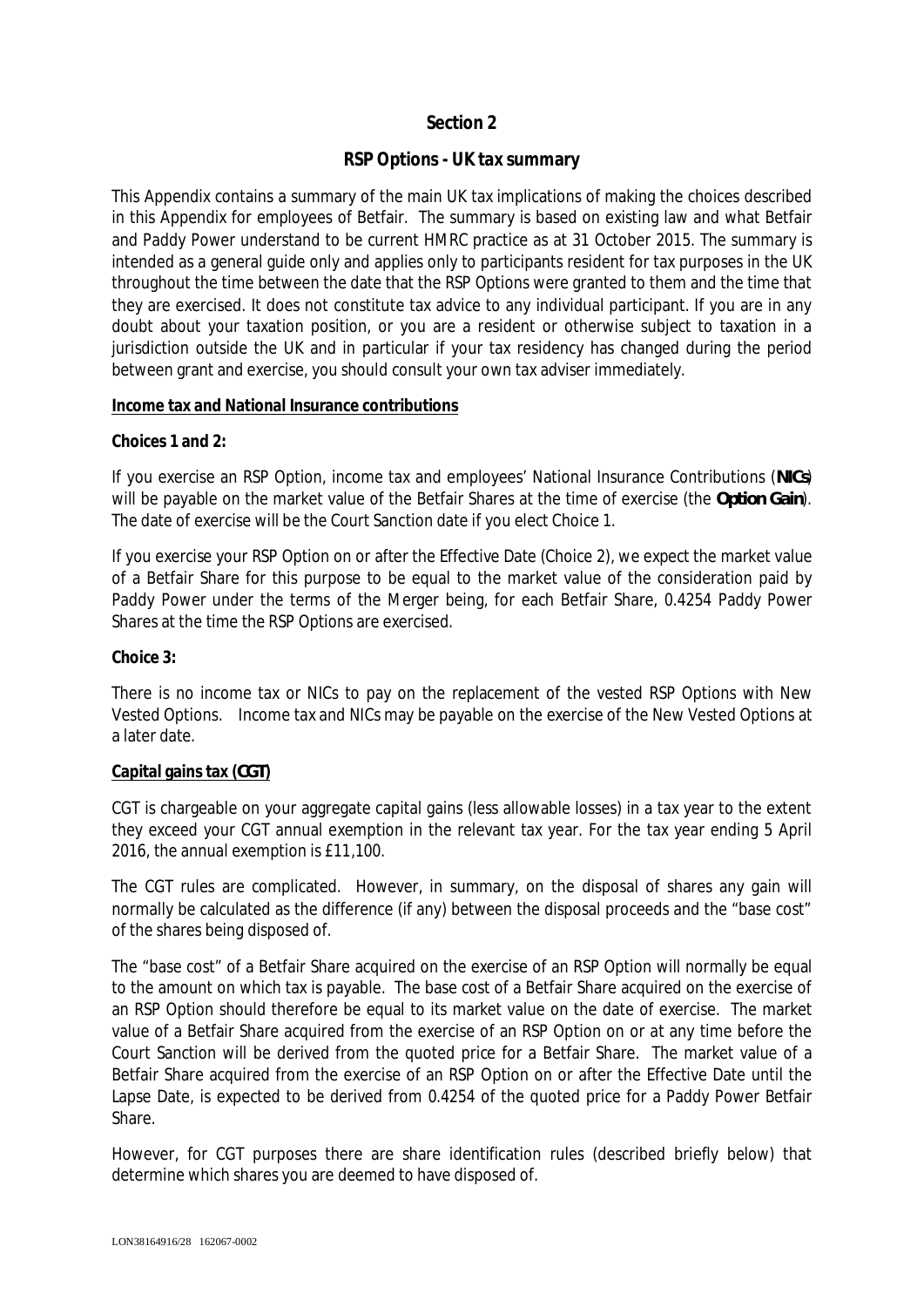**Choice 1:** If you exercise your RSP Options **on the Court Sanction date** and you elect a 'sell all' or 'sell to cover' transaction, the sale of your Betfair Shares either in whole (if you elect to 'sell all') or to meet income tax and NICs liabilities (if you elect to 'sell to cover') will be a disposal for CGT purposes. No chargeable gain is expected to arise if the Betfair Shares are sold on the same day as the RSP Option is exercised. However, whilst the Company will use all reasonable efforts to arrange a sale on this basis there can be no guarantee that this will be possible and it is possible that a chargeable gain (or loss) may arise due to a change in the share price from the date of exercise to the date of the eventual sale.

If you elect to 'hold all' or 'sell to cover', receipt of the Paddy Power Betfair Shares under the Scheme in exchange for the Betfair Shares you have not sold should not be treated for CGT purposes as a disposal of the Betfair Shares you acquire on the exercise of your RSP Options. CGT may be payable on any later sale of the Paddy Power Betfair Shares you receive.

The exchange of the Betfair Shares which you acquire from the exercise of RSP Options or other options or awards over Betfair Shares under the Betfair Employee Share Plans before the Scheme Record Time for Paddy Power Betfair Shares under the Scheme should be treated as a reorganisation for the purposes of CGT. This means you should not be treated as having made a disposal of your Betfair Shares for CGT purposes as a result of the exchange, and the Paddy Power Betfair Shares issued to you should be treated as the same asset as the relevant Betfair Shares. The Paddy Power Betfair Shares should therefore have the same base cost for CGT purposes as the Betfair Shares they replace. The above treatment will apply only if the exchange is effected for bona fide commercial reasons and does not form part of arrangements of which the main purpose, or one of the main purposes, is an avoidance of a liability to capital gains tax or corporation tax. You are advised in this regard that HMRC has granted clearance under section 138 of the Taxation of Chargeable Gains Act 1992.

**Choice 2:**

If you exercise your RSP Options **on or after** the Effective Date you will automatically receive Paddy Power Betfair Shares in exchange for the Betfair Shares you acquire on the exercise of your RSP Options. Receipt of the Paddy Power Betfair Shares in exchange for the Betfair Shares should not be treated for CGT purposes as a disposal of those Betfair Shares.

The exchange of the Betfair Shares which you acquire from the exercise of RSP Options for Paddy Power Betfair Shares should be treated as a reorganisation for the purposes of CGT. This means you should not be treated as having made a disposal of your Betfair Shares for CGT purposes as a result of the exchange, and the Paddy Power Betfair Shares issued to you should be treated as the same asset as the relevant Betfair Shares. The Paddy Power Betfair Shares should therefore have the same base cost for CGT purposes as the Betfair Shares they replace. The above treatment will apply only if the exchange is effected for bona fide commercial reasons and does not form part of arrangements of which the main purpose, or one of the main purposes, is an avoidance of a liability to capital gains tax or corporation tax. You are advised in this regard that HMRC has granted clearance under section 138 of the Taxation of Chargeable Gains Act 1992.

If you elect a 'sell all' or 'sell to cover' transaction, the sale of your Paddy Power Betfair Shares either in whole (if you elect to 'sell all') or to meet income tax and NICs liabilities (if you elect to 'sell to cover') will be a disposal for CGT purposes. No chargeable gain is expected to arise if the Paddy Power Betfair Shares are sold on the same day as the RSP Option is exercised.

If you elect a 'hold all' or 'sell to cover' transaction, CGT may be payable on any later sale of the Paddy Power Betfair Shares which you retain.